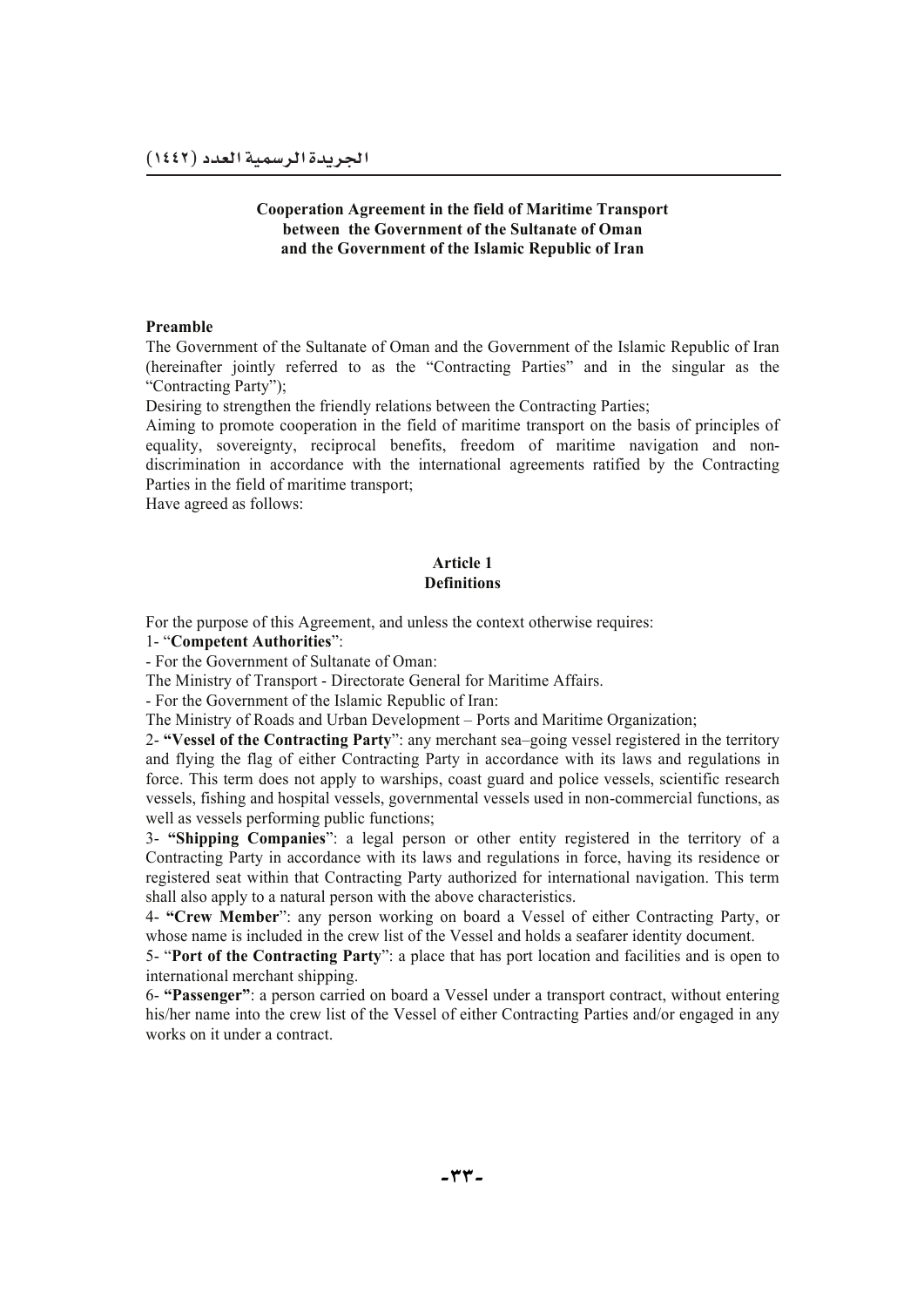### **Article 2 Development of Maritime Transport**

- 1. The Contracting Parties shall take the following measures:
	- i. Contribute in the development of maritime transport between the Contracting Parties and joining efforts to eliminate any impediments that might hinder development of maritime transport between the ports of the Contracting Parties.
	- ii. Promote unlimited participation of Shipping Companies of the Contracting Parties in transport of goods between their states, as well as between a Contracting Party and any third state.
- 2. 2.Vessels of either Contracting Party may enter ports of the other Contracting Party and also transport passengers and cargo between the Contracting Parties as well as between either Contracting Party and third state.
- 3. 3.The provisions of paragraphs (1) and (2) of this Article shall not prejudice the rights of the Shipping Companies of third states as well as Vessels flying flag of third states to engage in maritime transport between ports of the Contracting Parties and/or between ports of either Contracting Party and ports of third state.

### **Article 3 Non–discrimination and Free Competition**

The Contracting Parties shall observe the rules of non-discrimination and free competition in the field of international maritime transport.

### **Article 4 Agency and Branch**

Shipping Companies of a Contracting Party may establish an agency or a branch within the territory of the other Contracting Party, in accordance with the laws and regulations in force in the other Contracting party.

### **Article 5 Freedom of Earnings Movement**

A Contracting Party shall -in accordance with its national laws- grant the right of use, exchange and free transfer of earnings derived from shipping services provided within its territory.

#### **Article 6 Vessels in Ports and Territorial Sea**

Each Contracting Party shall, in its ports and territorial sea, provide the same treatment to the Vessels of the other Contracting Party; including their cargo, crew members and passengers in the following cases:

- 1- access to ports of the Contracting Parties;
- 2- treatment during stay in and departure from ports;
- 3- use of port facilities to transport cargo and passengers;
- 4- access to all port services and facilities.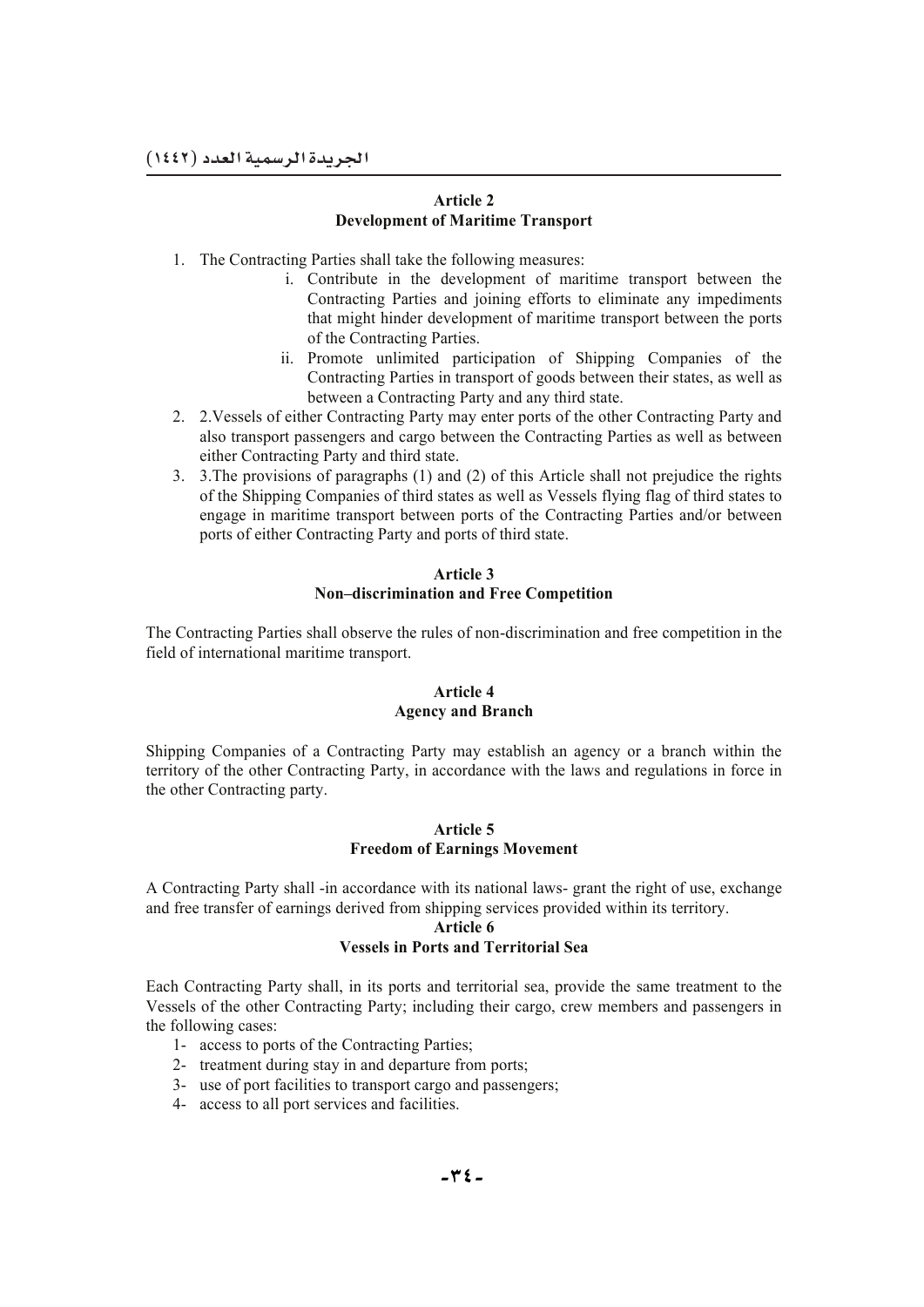### **Article 7 Aspects Excluded from the Scope of the Agreement**

1- This Agreement does not include privileges of coastal maritime transport, towage operations, navigation and other services related to maritime transport available for Shipping Companies or other enterprises, as well as for nationals and residents of the Contracting Party.

2- The provisions of paragraph (1) of this Article shall not apply to coastal maritime transport if the Vessel of either Contracting Party was granted approval to operate between the ports of the other Contracting Party, either to unload cargo or disembark passengers carried from a third state, or to load cargo or passengers on board and carry them to a third state.

### **Article 8 Compliance with the Laws in Force**

 1-Vessels of the Contracting Party, their crew members, passengers and cargo -whilst in the territory of the other Contracting Party- shall be subject to the laws and regulations in force, in particular, the regulations of (safety of maritime transport - entry, stay and departure of crew members and passengers- import and export of goods- border crossing- immigration- customstaxes- environment protection) and health measures.

2-Vessels of a Contracting party, shall be subject to the regulations relating to Vessels equipment and facilities, safety appliances, measurement and its seaworthiness, which are binding on the state whose flag the Vessel is flying under relevant international conventions.

## **Article 9 Facilitation of Maritime Transport**

The Contracting Parties shall -within the limits of the laws and regulations in force in their territories- adopt all necessary measures to facilitate and simplify administrative, customs and sanitary procedures, as well as any other formalities applied in their ports.

#### **Article 10 Recognition of Documents**

1- Each Contracting Party shall recognize the nationality of the Vessel of the other Contracting Party based on the documents carried on board, issued by the Competent Authorities in accordance with the laws and regulations in force.

2-Each Contracting Party shall recognize all the documents of a Vessel issued by the Competent Authority of the other Contracting Party.

3- Each Contracting Party shall recognize the Tonnage Measurement Certificates, issued and/or recognized by the Competent Authorities of the other Contracting Party taking into account the requirements of the relevant international conventions. In all cases, Vessels of a Contracting Party holding valid Tonnage Measurement Certificates shall be exempted from re-measurement in ports of the other Contracting Party.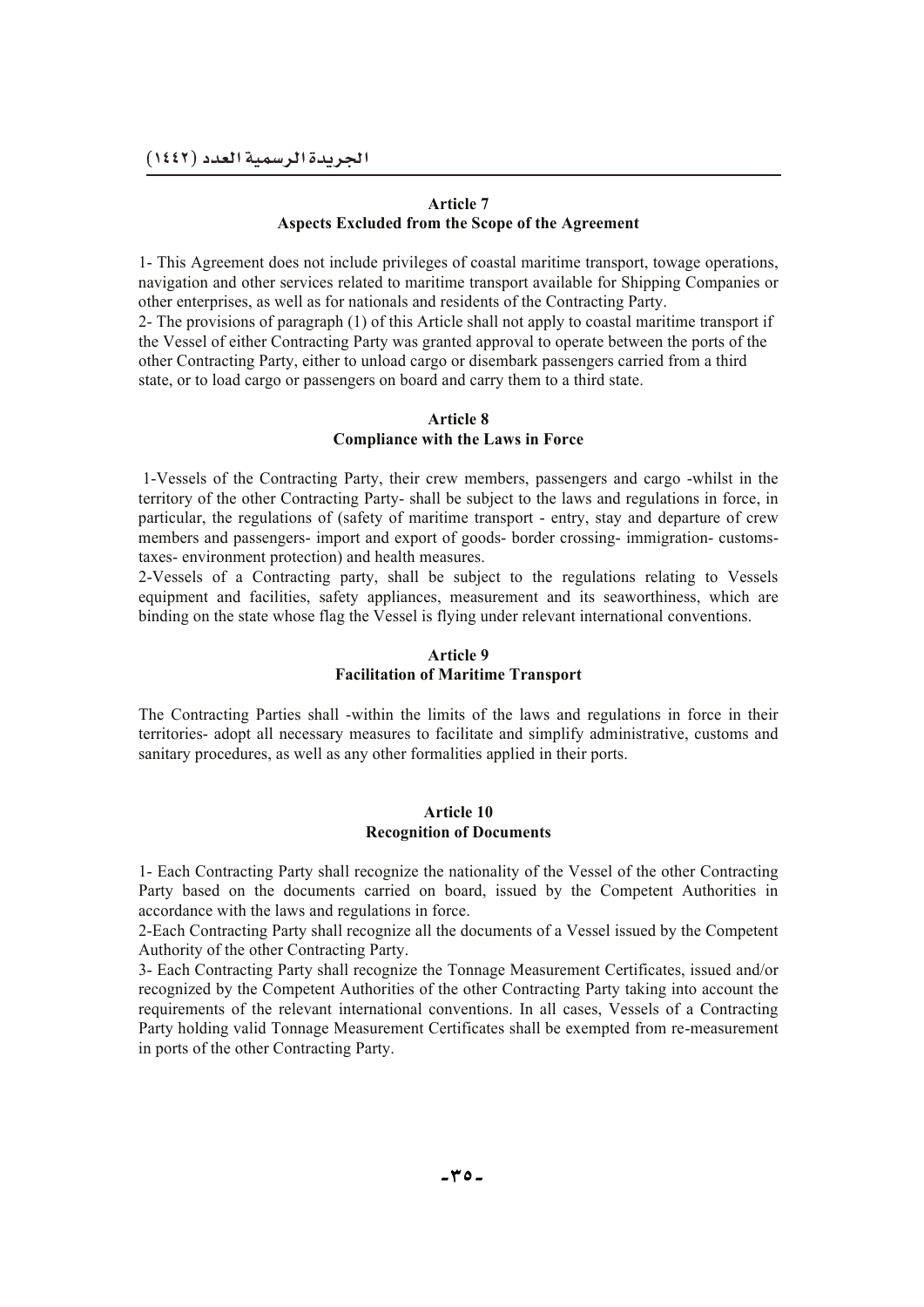### **Article 11 Crew Members' Identity Documents**

1- Each Contracting Party shall recognize the official identity documents of crew members who are nationals of the other Contracting Party- entitling them to cross the state border, issued by the Competent Authorities of the latter Contracting Party, and shall grant the holders of these documents the rights referred to in Article (12) of this Agreement.

These documents are as follows:

- Government of the Sultanate of Oman: Seafarers Identity Document.
- Government of the Islamic Republic of Iran: Seafarers Identity Document.

2-The Contracting Parties shall exchange through diplomatic channels specimens of the documents referred to in paragraph (1) of this Article, not later than thirty (30) days following the day this Agreement enters into force. The Contracting Parties shall notify each other of any change in the type of such documents, not later than (30) days prior to the change or introduction thereof.

3- Crew Members of a Vessel of the Contracting Party, who are nationals of a third state, shall hold documents, issued by the Competent Authorities of the other Contracting Party entitling them to cross the state border.

### **Article 12 Entry, Transit and Stay of Crew Members**

1- Each Contracting Party shall allow crew members of the Vessels of the other Contracting Party, holders of one of the documents referred to in paragraphs (1) and (3) of Article (11) of this Agreement, to stay in the town during the stay of the Vessel in its port, in accordance with laws and regulations in force in the State of that Contracting Party, unless it has justified reasons to refuse granting permission on grounds of public health, public safety, public order or national security. Either Contracting Party may refuse to grant permission to any crew member of the Vessel of the Contracting Party as per the laws and regulations of that Contracting Party.

2- Every crew member -holding any of the documents referred to in paragraphs (1) and (3) of the Article 11 of this Agreement and a valid visa-, if required, may pass in transit through the territory of the other Contracting Party for the following purposes:

a) joining his own Vessel or transferring to another Vessel;

b) repatriation to his home country; or

c) any other purpose approved by the Competent Authorities of the other Contracting Party.

3- The relevant authority of the Contracting Parties shall - in accordance with the laws and regulations in force- issue a residence permit to any crew member admitted to hospital in their territory, for the period of time necessary for treatment.

4- Subject to paragraph (1) of this Article, the Contracting Parties reserve the right to deny entry into their territories to an undesirable person, even in cases where such persons hold any of the documents referred to in Article (11) of this Agreement and a valid visa.

5- The provisions of paragraphs (1) to (4) of this Article shall not affect the laws and regulations of the Contracting Parties in respect of entry, transit, stay and departure of foreigners.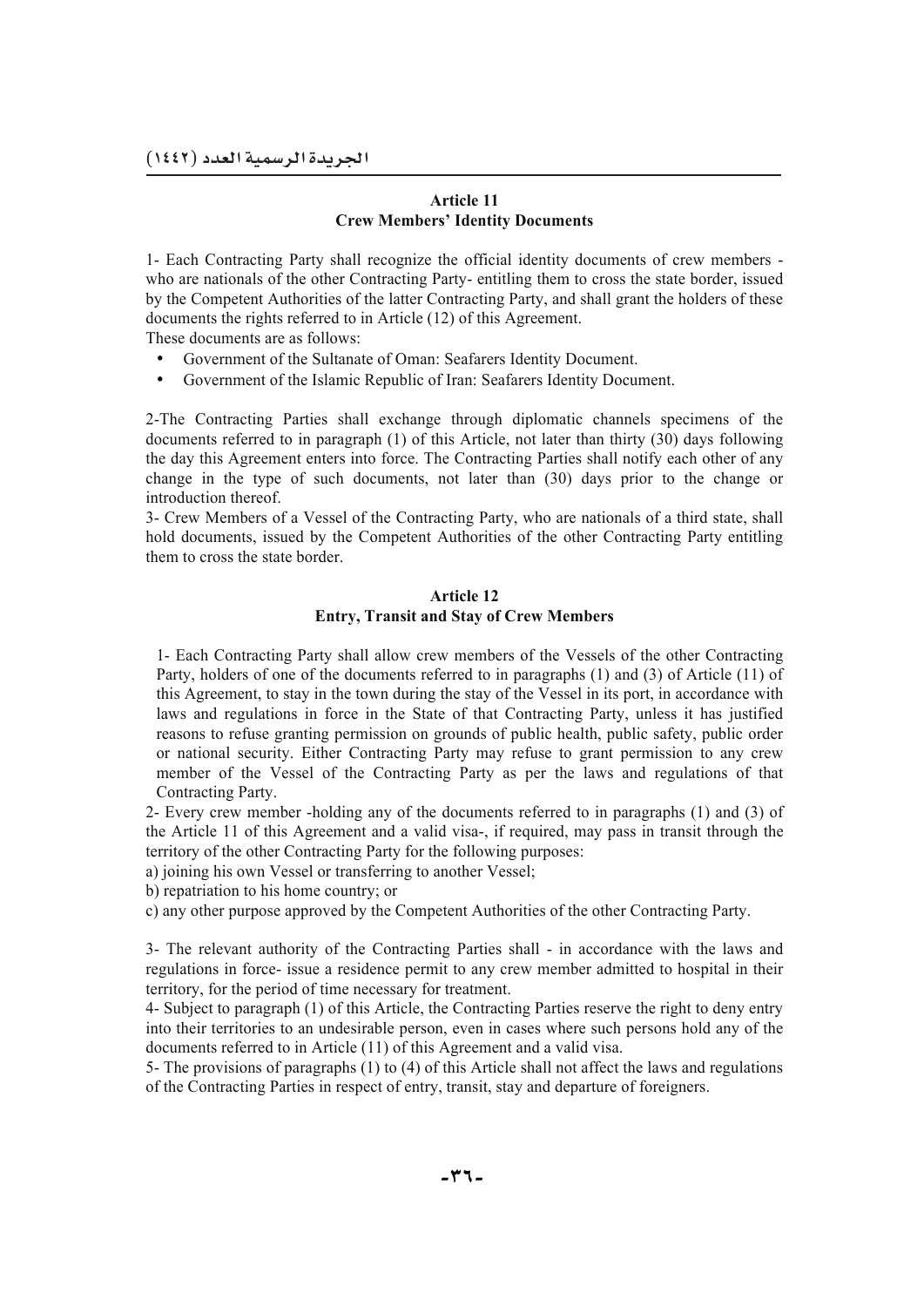### **Article 13 Cooperation and Assistance**

- 1- If a Vessel of a Contracting Party was involved in an accident or encountered any danger in the territorial sea of the other Contracting Party, Competent Authorities of the other Contracting Party shall take all necessary measures to provide help and assistance to the Vessel's crew members, passengers and cargo carried aboard, to the same extent as it would have rendered to its own Vessels.
- 2- The Contracting Parties shall comply with the provisions of the International Maritime Organization (IMO) whilst determining the causes of maritime accidents.
- 3- The Competent Authorities of the Contracting Party, in whose territorial sea a Vessel of the other Contracting Party has suffered from an accident or encountered any other danger, shall notify -as soon as possible- the event to the nearest consular representative of the other Contracting Party.
- 4- The occurrence of an accident or an emergency for a Vessel of a Contracting Party in the internal waters or territorial sea of the other Contracting Party shall be promptly notified by the Competent Authorities of a Contracting Party to the Competent Authorities of the other Contracting Party. The equipment and other properties, cargo, spare parts and supplies on board of a damaged Vessel shall be exempt from all customs duties, dues and taxes, provided that they are not cleared for commercial purposes in the territory of that Contracting Party.
- 5- The provisions of paragraphs (1) to (4) of this Article shall not prejudice the right to bring an action to claim charges related to maritime search and rescue services, assistance and help granted to a Vessel, its passengers, crew members and cargo.

# **Article 14 Technical Cooperation**

The Contracting Parties shall do everything in their power to develop mutual maritime cooperation in the field of merchant shipping, encourage their maritime companies and any institutions related to maritime transport or the development of activities in all fields of cooperation. Such cooperation shall include the following:

- search and rescue operations;
- maritime environment protection;
- maritime training;
- maritime safety;
- exchange of information and experience.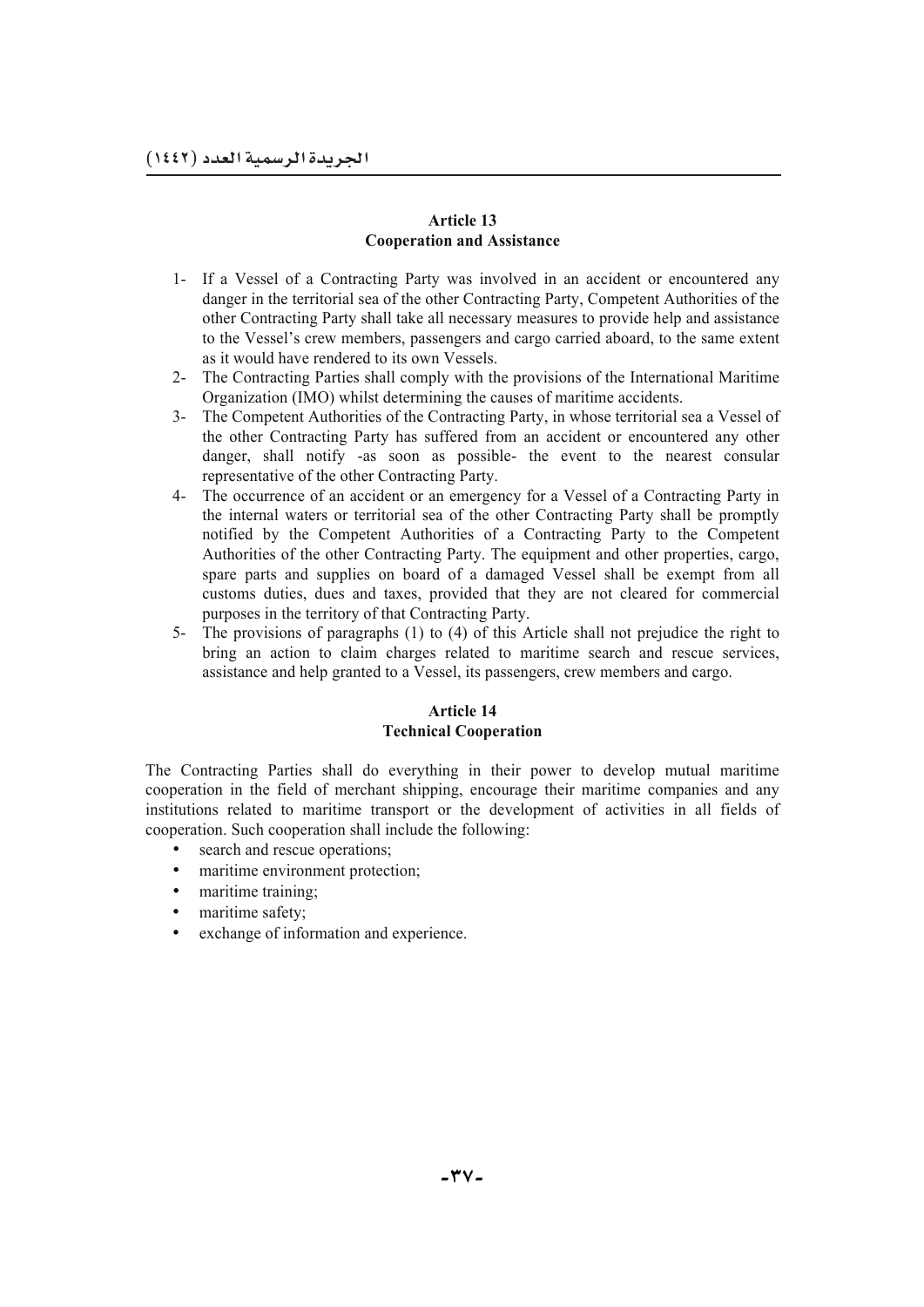### **Article 15 Joint Committee**

The Contracting Parties shall establish a joint committee comprising representatives of the relevant authorities and hold meetings alternately and periodically and/or at the request of either Contracting Party in the territory of either one of them in order to:

a) discuss and review the issues which may arise out of implementation of this Agreement;

b) conduct joint studies on rendering new services in the field of maritime transport.

### **Article 16 Settlement of Disputes**

1- Any disputes arising from the implementation or interpretation of this Agreement, shall be settled through negotiations by the Competent Authorities of the Contracting Parties. 2- In the event that a dispute cannot be settled through negotiation, it shall be settled through diplomatic channels.

### **Article 17 Amendment of the Agreement**

This Agreement may be amended by the written consent of the Contracting Parties. Any amendment shall enter into force in accordance with the provisions of Article (18) of this Agreement.

### **Article 18 Entry into Force**

- 1- This Agreement shall be ratified in accordance with the applicable legislative procedures - of the Contracting Parties, and the Parties shall notify each other of the approval of this Agreement by written notice. This Agreement shall enter into force thirty (30) days after the last notification through the diplomatic channels.
- 2- This Agreement shall remain in force for a period of ten (10) years, it shall be renewed automatically for other similar periods, unless terminated by either Party giving three (3) months' written notice in advance of its intention to terminate this Agreement.